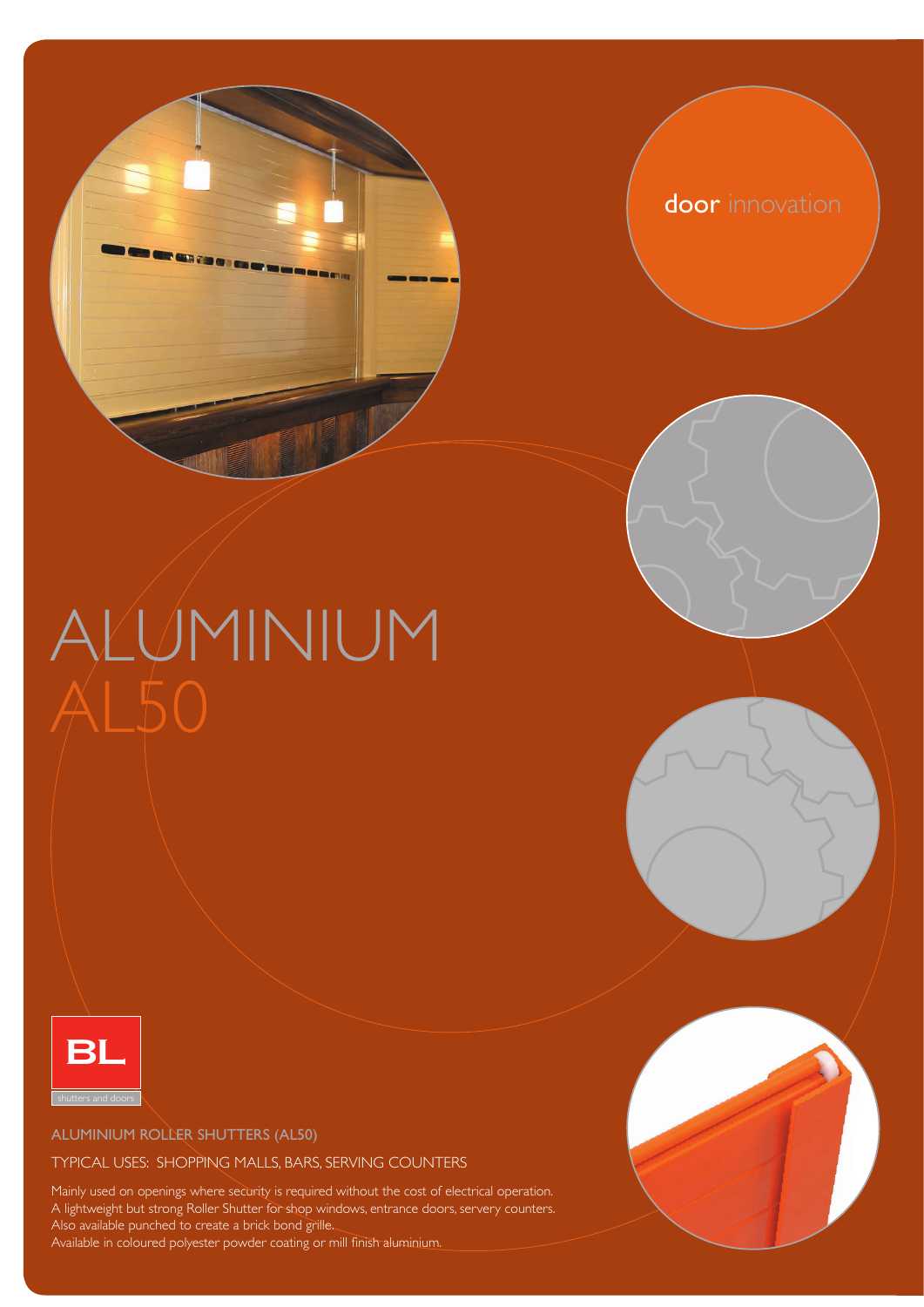

# ALUMINIUM

#### BARREL

For openings up to 3 metres wide. Constructed from 100mm outside diameter steel tube with helicoil counter balance spring(s), mounted on 16mm steel shaft with nylon bearing blocks at each end.

#### **CURTAIN**

Constructed from 50mm wide x 1.2mm interlocking galvanised aluminium laths. Finished with aluminum 'T' section bottom rail with integral lift grip.

SIDE GUIDES Constructed from 3mm x 38mm aluminium guide channel bolted to 38mm x 38mm aluminium angle.

**OPERATION** Self coiling via helicoil counter balance springs.

#### ELECTRICAL OPERATION By means of 240 volt 500 watt (Maximum) tubular motor within tube.

Incorporating up/down limits and manual over-ride for emergency operation.

#### OPTIONAL EXTRAS

BL Shutters Ltd / **REF : BBL01** Informational Insert Drawings / Drawing 3A/3B Heavy Duty Weather Seal, Remote Control, Fascia. Powder Coated Laths, Electrical Operation, Hoods, Bottom Draught Strip,

#### LEGISLATION COMPLIANT

(C.P.D), all doors manufactured by BL Shutters are designed, manufactured and independently tested to meet Adhering to new legislation requiring all roller shutters to comply with the Construction Products Directive the requirements of BS EN 13241 : 2003. For more information visit www.blshutters.co.uk.

#### door innovation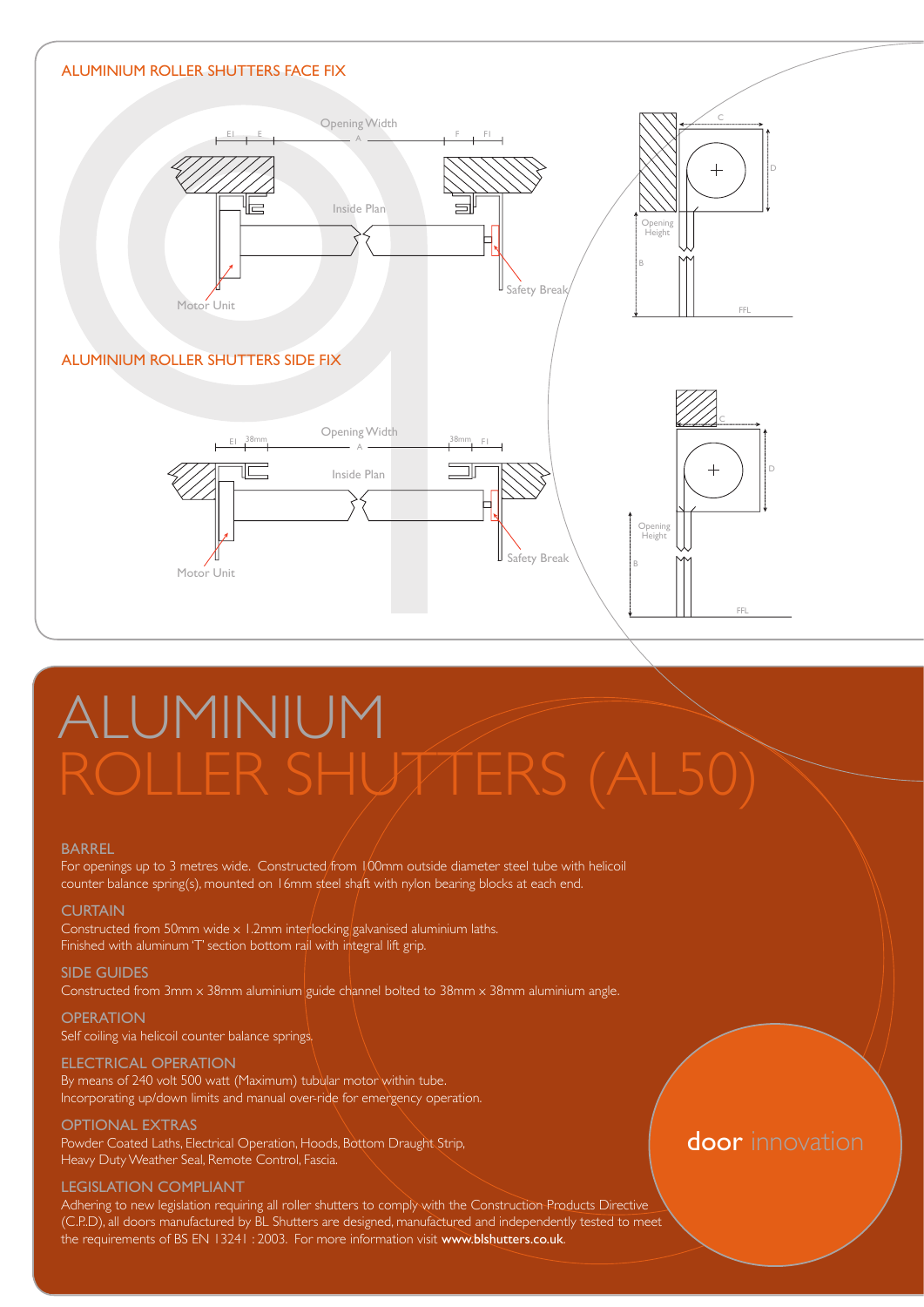

BL



Note: Applications show Manual Operation. For electrical operation contact our technical department.

|                                       | B                                             |     | D   | E. |                 | ΕI              | FI |
|---------------------------------------|-----------------------------------------------|-----|-----|----|-----------------|-----------------|----|
| $\vert$ Up to 3000 $\vert$ Up to 1500 |                                               | 255 | 255 | 50 | 50              | 50              | 50 |
|                                       | $\vert$ Up to 3000 $\vert$ Up to 2500 $\vert$ | 280 | 280 | 50 | 50              | 50              | 50 |
| $\vert$ Up to 3000 $\vert$ Over 3000  |                                               | 305 | 305 | 50 | 50 <sub>1</sub> | 50 <sub>1</sub> | 50 |







## Ecarphone Warehouse